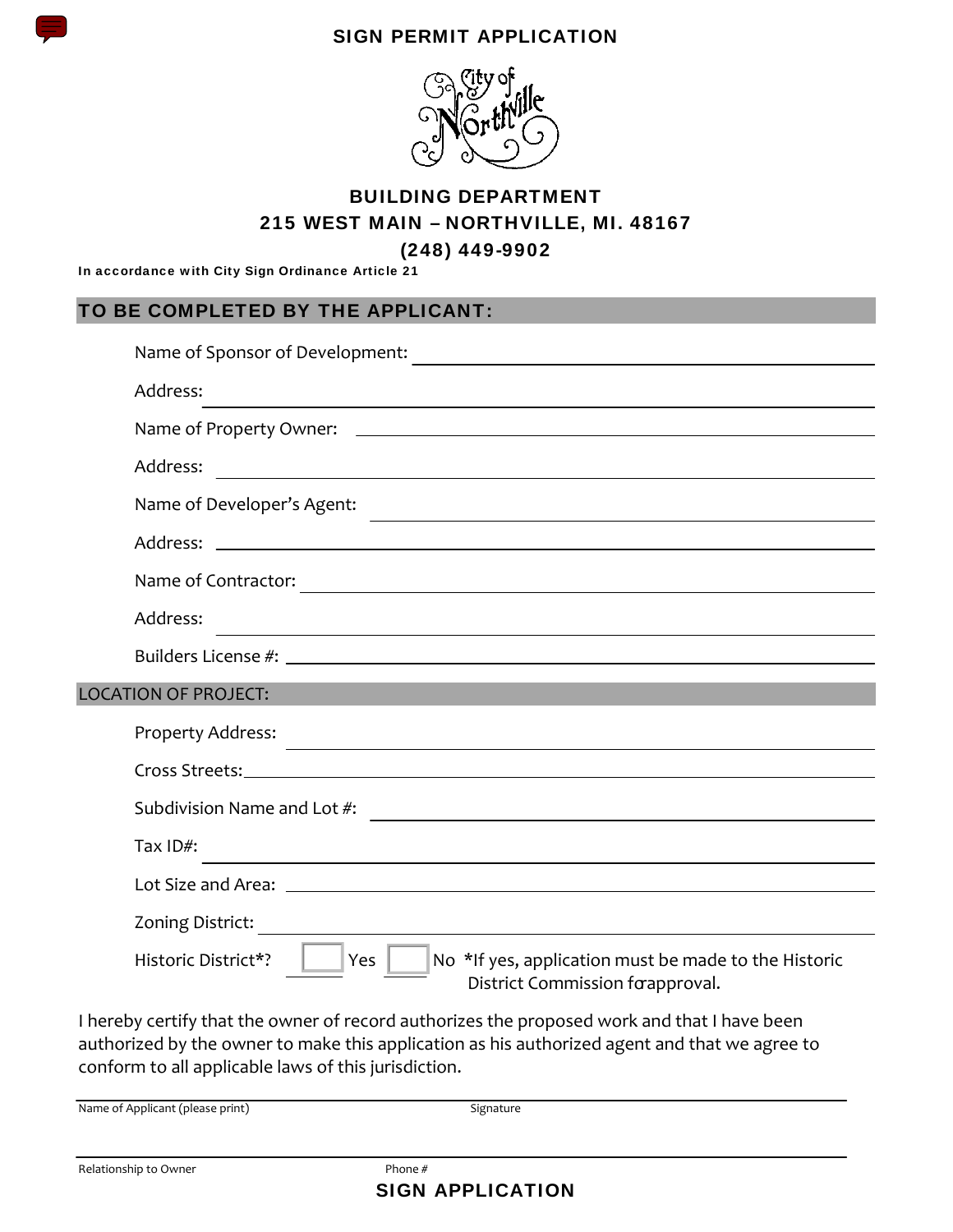#### TYPE AND COST OF SIGN‐All applicants must complete parts A –F

- A. Type of sign (please check)
	- \_\_\_\_\_ Freestanding Signs
	- \_\_\_\_\_ Marquee (Bracket)
	- Portable Temporary Signs
	- \_\_\_\_\_ Wall Sign

Note: The following signs may not need a permit if the listed conditions exist:

- Change of copy if sign is located outside the Historic District.
- Right of Way signs approved by governmental bodies.
- Residential improvement signs
- Real Estate signs
- Political signs
- Garage sale signs (subject to **section I**: permitted temporary signs,
- **sub‐section 3**: permitted garage sale signs of the City Code).
- Residential nameplates or address numbers.

#### B. Type of Improvement:

- 1. New Structure
- 2. \_\_\_\_\_\_ Addition
- 3. \_\_\_\_\_ Alteration (See 2 above)
- 4. \_\_\_\_\_ Repair, replacement
- 5. Type of Sign
- C. Ownership:
	- 6. \_\_\_\_\_ Private (individual, corporation, nonprofit institution, etc.)
	- 7. Public (Federal, State or local government)
- D. Cost:
	- 8. Cost of Improvement (including electrical)  $\frac{1}{2}$

9. Total Cost of Improvement  $\zeta$ 

Applications submitted without fees are not considered a timely submission, and shall be deferred to a future meeting.

### SELECTED CHARACTERISTICS OF SIGN

- E. Principal Type of Frame:
	- 10. \_\_\_\_\_ Masonry
	- 11. Wood Frame
	- 12. \_\_\_\_\_ Structural Steel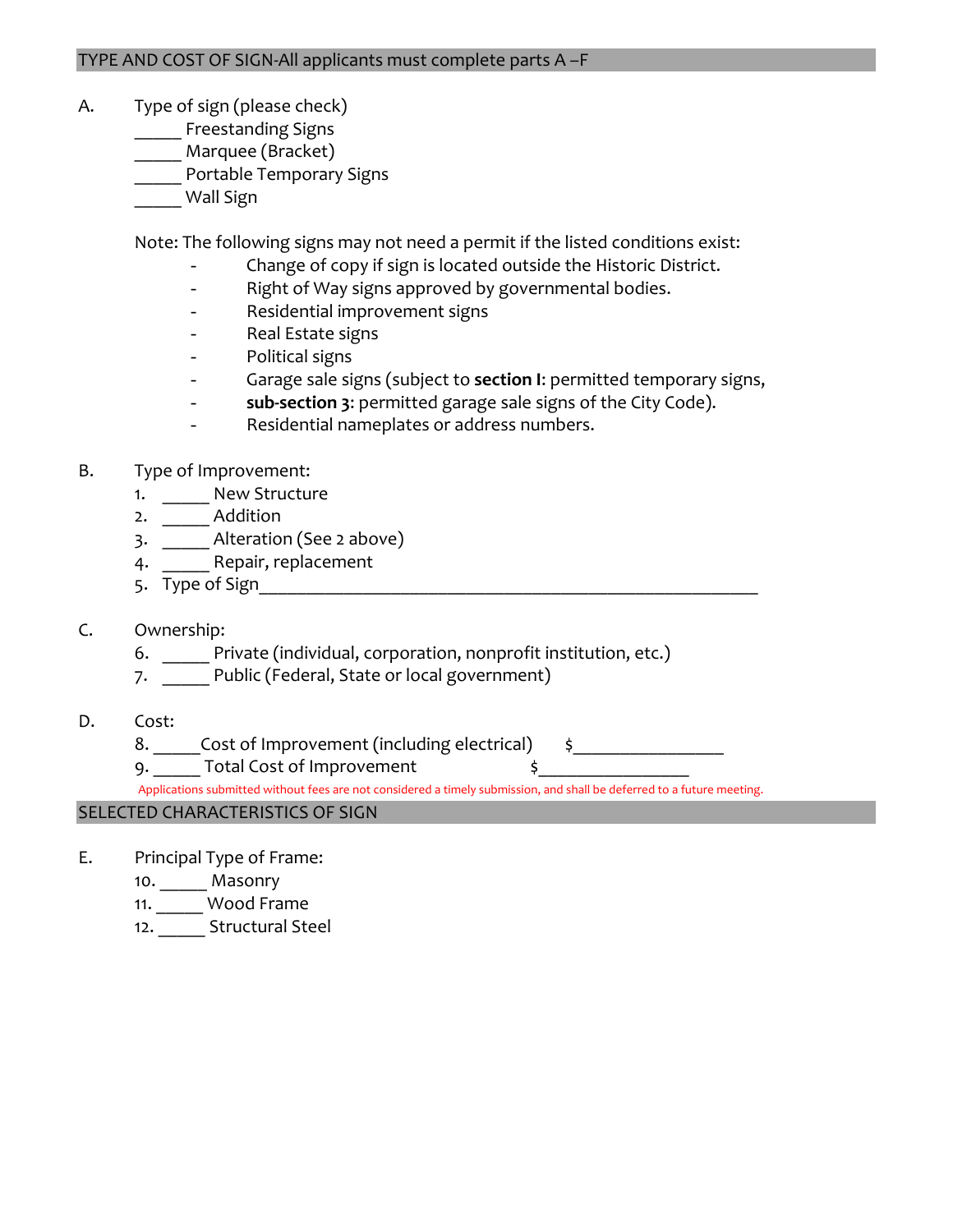#### F. Plan Data Required:

- 13. Plan for the property showing lot lines, structures, paving and location of sign.
- 14. Elevation drawings of proposed sign.
- 15. Caption of the proposed sign.
- 16. Height and dimension of the sign.
- 17. Square footage of the sign.
- 18. Distance from all property lines.
- 19. Scope and structural detail including all connections, guideline, supports.
- 20. Footings and materials to be used.
- 21. Type of illumination including foot candle measurements.
- 22. Message units.
- G. Illumination
	- 23. Foot Candles \_\_\_\_\_\_\_\_\_\_\_\_\_\_\_\_\_\_\_\_(measured 4 feet from surface)
	- 24. Type of Illumination **by the set of the set of the set of the set of the set of the set of the set of the set of the set of the set of the set of the set of the set of the set of the set of the set of the set of the se** 
		- \_\_\_\_\_ Internal
		- \_\_\_\_\_ Direct External
		- Illuminated Message (neon, electronic, etc.)

### NOTES AND DATE – FOR DEPARTMENT USE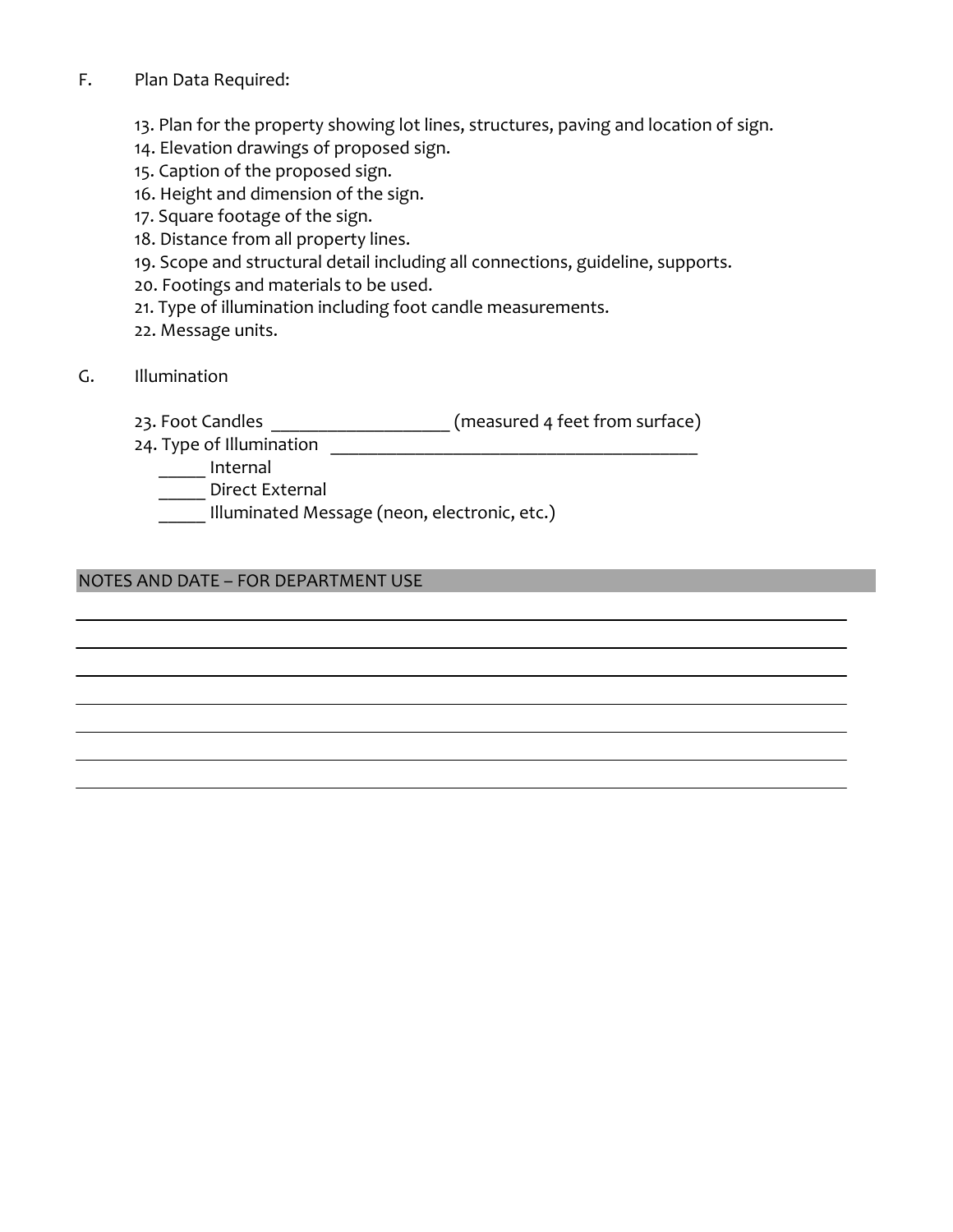#### SIGN APPLICATION CHECK LIST (TO BE COMPLETED BY THE CITY)

| <b>Application Fee</b>                                                                                                   |                                 | \$ |
|--------------------------------------------------------------------------------------------------------------------------|---------------------------------|----|
| Date filed with the Building Department:                                                                                 |                                 |    |
| Date submitted to the Planning Commission                                                                                |                                 |    |
| Date submitted to the Historic District Commission                                                                       |                                 |    |
| Approved:                                                                                                                |                                 |    |
|                                                                                                                          |                                 |    |
|                                                                                                                          |                                 |    |
| (reason for disapproval attached)                                                                                        |                                 |    |
| Date                                                                                                                     |                                 |    |
| All conditions have been met and the revised Sign Plan is in accordance with the conditions for<br>approval: (attached). |                                 |    |
| Revised Sign Approved:                                                                                                   |                                 |    |
| Date                                                                                                                     | Signature of Building Inspector |    |
| <b>Other Comments:</b>                                                                                                   |                                 |    |
|                                                                                                                          |                                 |    |
|                                                                                                                          |                                 |    |

NOTE: This processing form together with all correspondences, is to be attached to the Planning Commission's "Official Copy" of the sign plan, forming a permanent record regarding the plan submitted. This "Official Copy" together with all attached data shall be returned to the Planning Commission or Historic District Commission files after processing.

Failure to submit plans that do not allow the City to adequately address all of the criteria provided for the review of the City according to Article 16 of the Zoning Ordinance shall result in a delay to **the applicant.**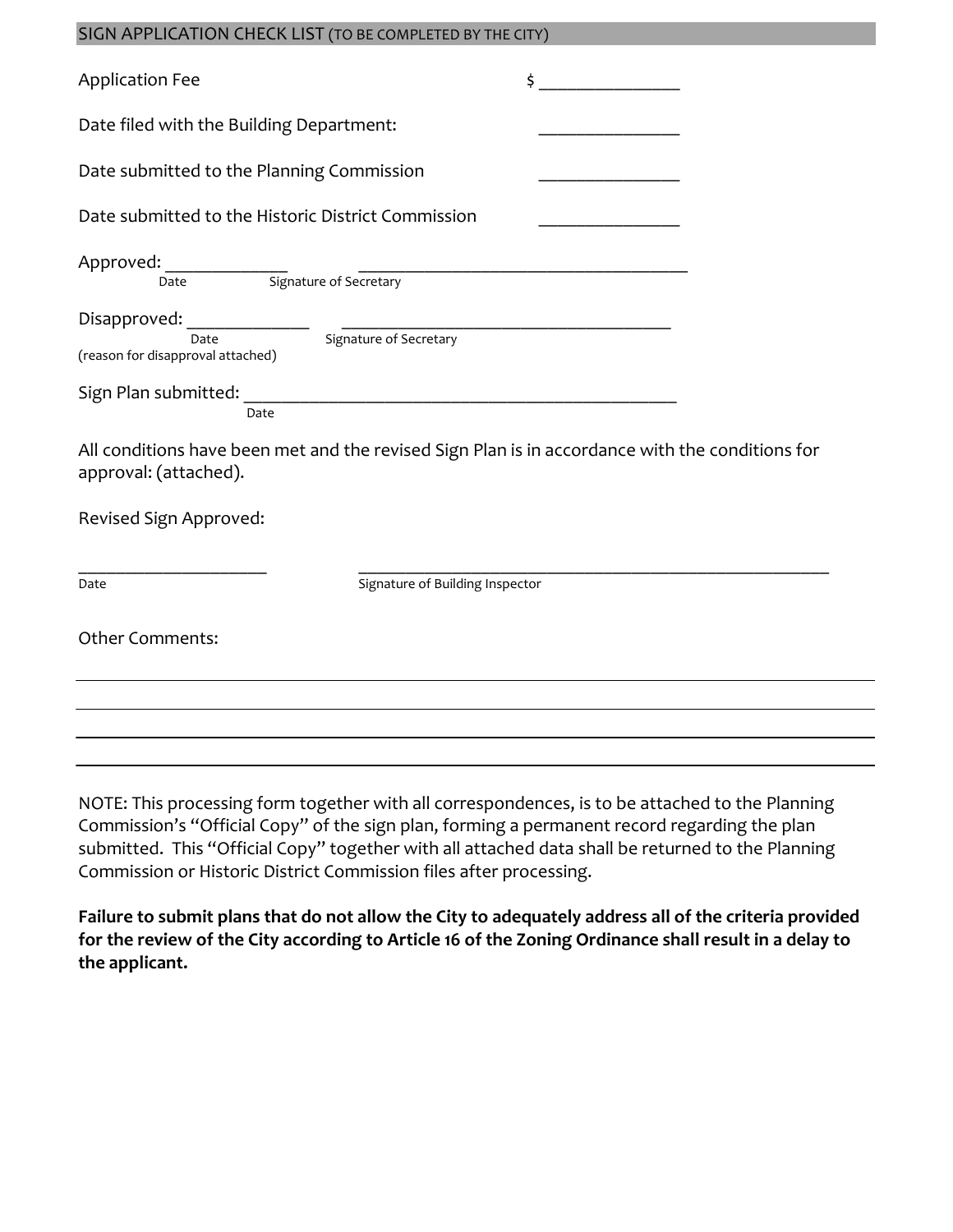## **FOR CITY USE ONLY**

## SIGN APPLICATION PLAN REVIEW RECORD

| Plan Review Required                           | Date Plans Approved | By    |  |
|------------------------------------------------|---------------------|-------|--|
| <b>Building</b>                                |                     |       |  |
| Electrical                                     |                     |       |  |
| City Planning Department ____________________  |                     |       |  |
|                                                |                     |       |  |
| Historic District Commission _________________ |                     |       |  |
| Validation                                     |                     |       |  |
| Sign Permit Number:                            |                     |       |  |
| Date Sign Permit Issued:                       |                     |       |  |
| Sign Permit Fee:                               | \$                  |       |  |
| Plan Review Fee:                               | \$                  |       |  |
| Approved By:<br>Name                           |                     | Title |  |
|                                                |                     |       |  |

**Cashier's Validation**